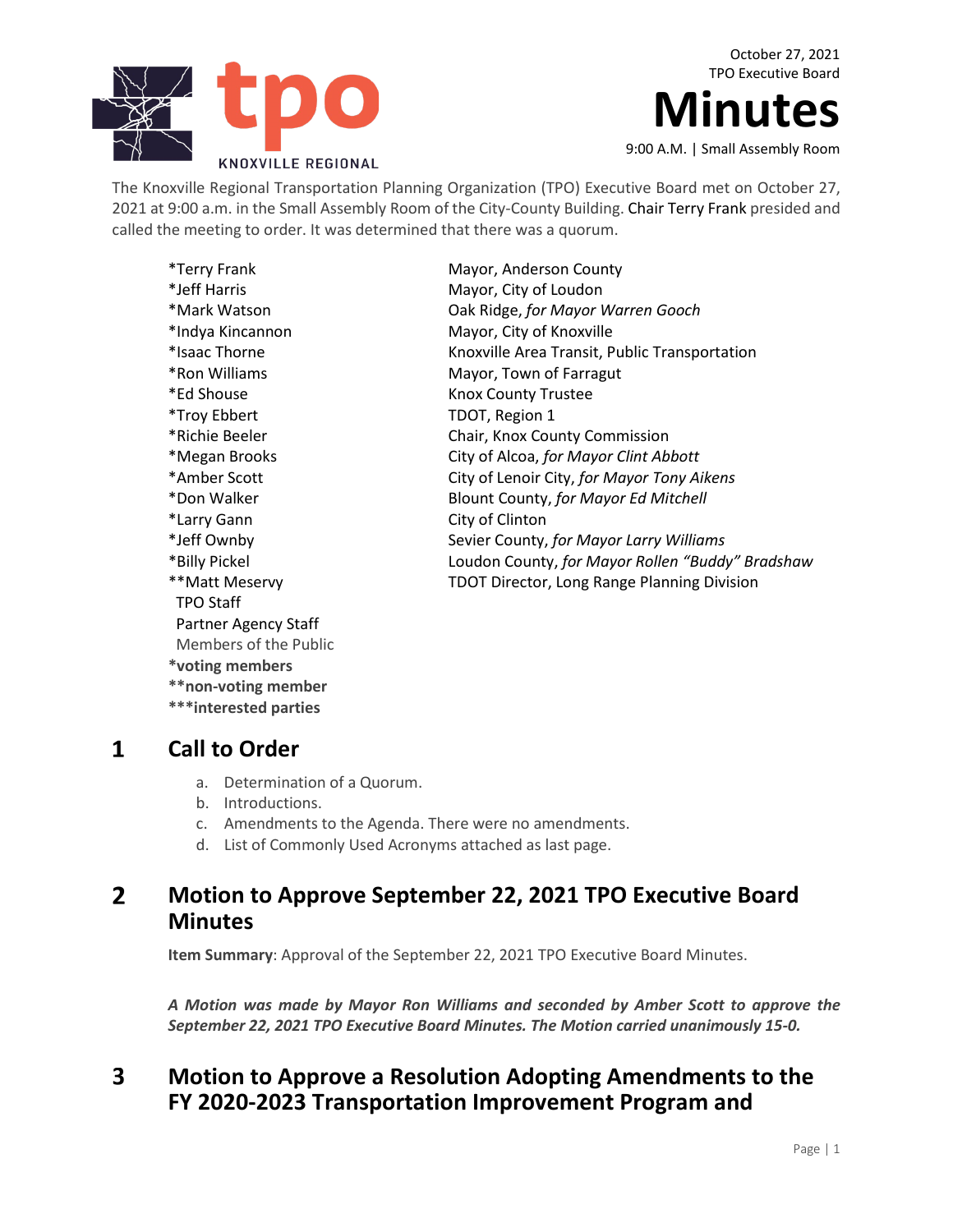# **Certifying that the Metropolitan Transportation Planning Process is Being Followed**

**Item Summary:** Locally requested amendments for two (2) air quality exempt projects. **Discussion:** Craig Luebke briefly summarized the requested Amendments to the FY2020-2023 Transportation Improve Program. The presentation is available online and can be found here: [Presentation](https://knoxtpo.org/home/meetings/exec/agendas/2021/october/presentations/3.pdf)

## **TECHNICAL COMMITTEE RECOMMENDS APPROVAL.**

*A Motion was made by Amber Scott and seconded by Mayor Ron Williams to approve a Resolution Adopting Amendments to the FY 2020-2023 Transportation Improvement Program and Certifying that the Metropolitan Transportation Planning Process is Being Followed. The Motion carried unanimously 15-0.*

### $\overline{\mathbf{4}}$ **Motion to Approve a Resolution Adopting the Revised Public Outreach Plan**

**Item Summary:** The There have been no public comments received on the revised Public Outreach Plan. TDOT and FHWA also had no comment on the revised plan.

**Discussion:** Ally Ketron briefly reviewed the Revised Public Outreach Plan and stated that staff recommends approval. The presentation is available online and can be found here[: Presentation](https://knoxtpo.org/home/meetings/exec/agendas/2021/october/presentations/4.pdf)



*A Motion was made by Mayor Jeff Harris and seconded by Mayor Indya Kincannon to approve a Resolution Adopting the Revised Public Outreach Plan. The Motion carried unanimously 15-0.*

# **5 Update on Regional Pavement Management Plan**

**Item Summary:** Staff will provide an update on the ongoing Regional Pavement Management Implementation project. Phase 1 (agency outreach, education, software vendor determination and confirmation of local agency participation) is complete. Five local agencies elected to participate in Phase 2 activities, which are scheduled to begin in October 2021. Phase 2 includes network pavement condition data collection, pavement management software acquisition and engineering support to configure the selected pavement management software, as well as initial analysis and training.

**Discussion:** Craig Luebke shared that Phase 1 is complete and five agencies were elected to participate in Phase 2 activities which starts this month. The presentation is available online and can be found here: [Presentation](https://knoxtpo.org/home/meetings/exec/agendas/2021/october/presentations/5.pdf)

## **6 Update on Urban Transit Studies**